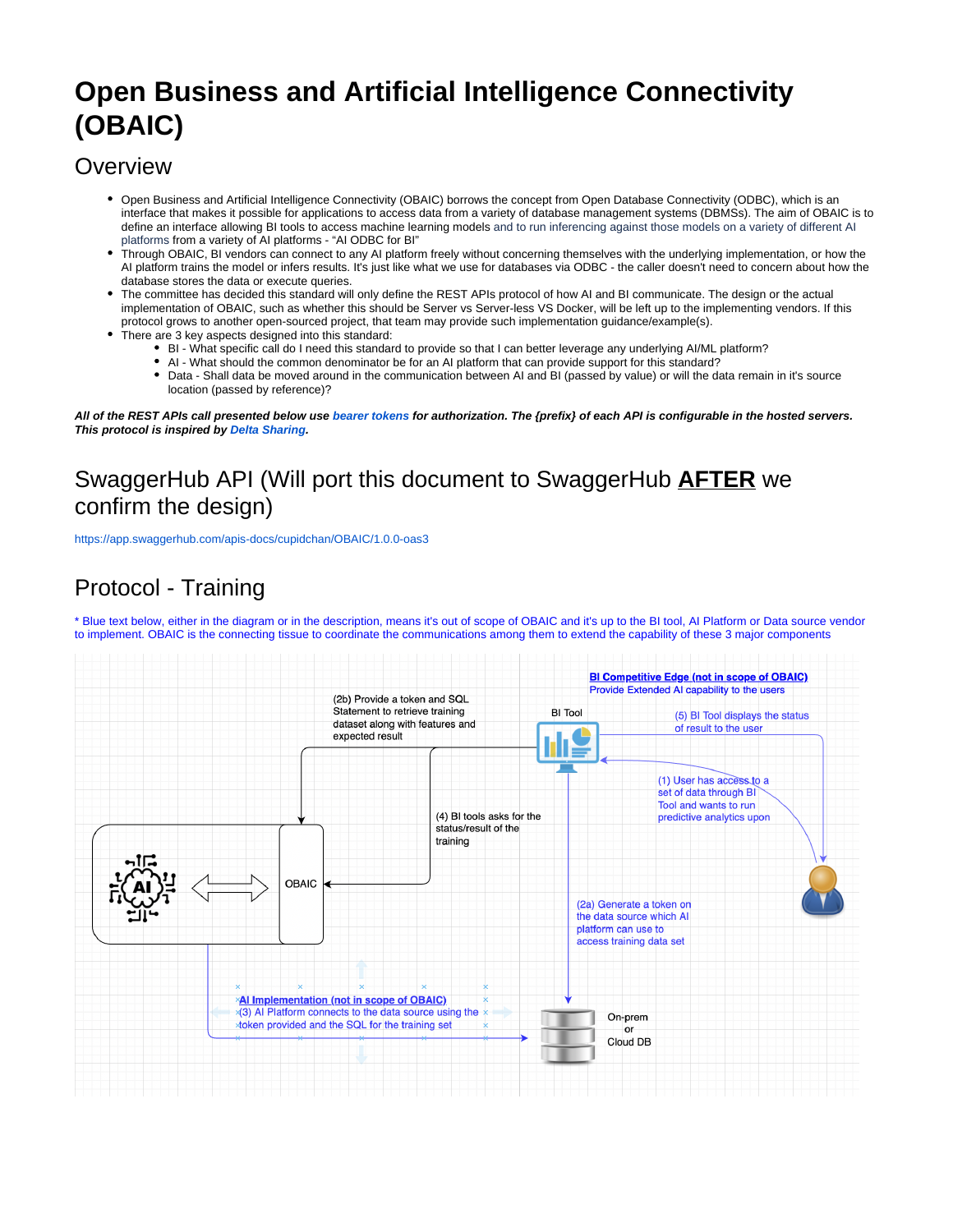- 1. An End User is analyzing data using their BI Tool and determines that predictive analytics for the data would be valuable and they wish to "train" a model with the data for that purpose. This step is the traditional step when a user interacts with BI.
- 2. (a) Obtain a token with permission associated to the user making the request. This token is going to pass to AI allowing the access to the training data with a SQL statement running against the datastore. (b) BI tool, on behalf of the user, requests AI platform through OBAIC, to train/prepare a model that accepts features of a certain type (numeric, categorical, text, etc.)

Model configuration is based on configs from the open-source Ludwig project. At a minimum, we should be able to define inputs and outputs in a fairly standard way. Other model configuration parameters are subsumed by the options field.

The data stanza provides a bearer token allowing the ML provider to access the required data table(s) for training. The provided SQL query indicates how the training data should be extracted from the source.

Don't be confused with the Bearer token which is used to authenticate with OBAIC, and the dbToken which is created in 2(a) and AI platform will use that to access the data source for training

| <b>HTTP Request</b>     | Value                                                                                                                                                                                                                                                                                                                                                                                                                                                                                              |
|-------------------------|----------------------------------------------------------------------------------------------------------------------------------------------------------------------------------------------------------------------------------------------------------------------------------------------------------------------------------------------------------------------------------------------------------------------------------------------------------------------------------------------------|
| Method                  | POST                                                                                                                                                                                                                                                                                                                                                                                                                                                                                               |
| Header                  | Authorization: Bearer {token}                                                                                                                                                                                                                                                                                                                                                                                                                                                                      |
| <b>URL</b>              | $\{prefix\}/models$                                                                                                                                                                                                                                                                                                                                                                                                                                                                                |
| <b>Query Parameters</b> | $\{$<br>"dbToken": "D41C4A382C27A4B5DF824E2D4F148";<br>"inputs":[<br>"name": "customerAge",<br>"type": "numeric"<br>},<br>ſ<br>"name": "activeInLastMonth",<br>"type": "binary"<br>ł<br>1.<br>"outputs":[<br>Ł<br>"name": "canceledMembership",<br>"type": "binary"<br>ł<br>l.<br>"modelOptions": {<br>"providerSpecificOption": "value"<br>Ι,<br>"data":<br>"sourceType": "snowflake",<br>"endpoint": "some/endpoint",<br>"bearerToken":"",<br>"query": "SELECT foo FROM bar WHERE baz"<br>}<br>} |

If we go beyond just REST API, SQL-like is an alternative as the syntax is also well-known

Use [BigQuery ML model creation](https://cloud.google.com/bigquery-ml/docs/reference/standard-sql/bigqueryml-syntax-create) as an example and generalizing

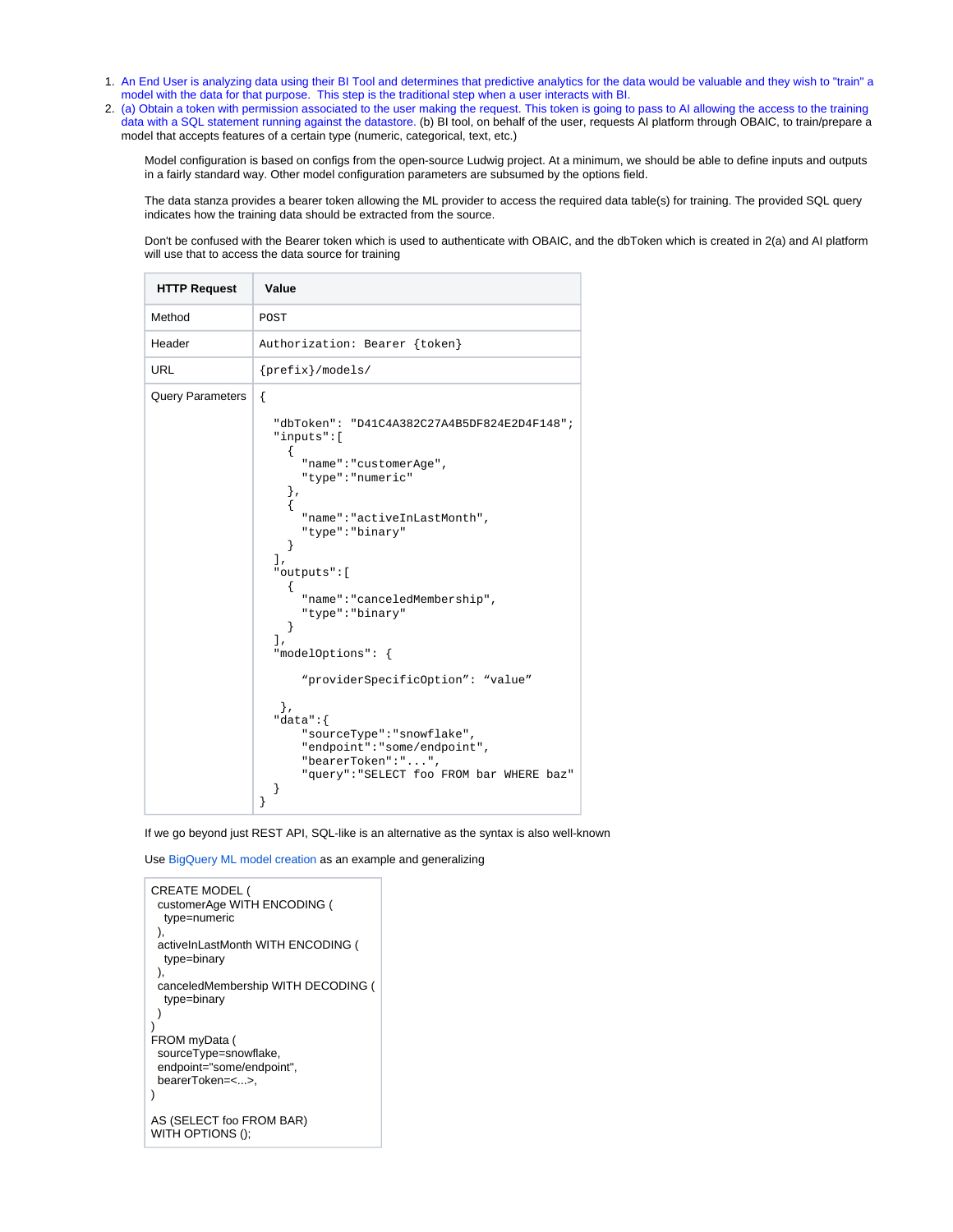| <b>HTTP</b><br>Response | Value                                                                                                                                                                                                  |
|-------------------------|--------------------------------------------------------------------------------------------------------------------------------------------------------------------------------------------------------|
| Header                  | Content-Type: application/json; charset=utf-8                                                                                                                                                          |
| Body                    | "modelID": "d677b054-2cd4-4711-959b-971af0081a73"                                                                                                                                                      |
|                         | • modelID is generated and returned to the caller if training is started successfully. This will be used to check the status<br>of the training, or for future Inference (see Inference section below) |

- 3. AI Platform provides the implementation to fulfill the request by connecting to the datasource with the provided token and the set of training data specified in SQL. This step is up to how the AI platform interacts with the data source to performance the training.
- 4. BI tool polls for the status or retrieve the training result. If the training is still in progress, the status will be returned. When training is completed, results and performance of the model will be returned.

| <b>HTTP Request</b> | Value                                                                                                         |
|---------------------|---------------------------------------------------------------------------------------------------------------|
| Method              | GET                                                                                                           |
| Header              | Authorization: Bearer {token}                                                                                 |
| URL                 | {prefix}/modelStatus?modelID=                                                                                 |
| Query Parameters    | modellD (type: String): The modellD returned from previous OBAIC call either from training or list of Models. |

| <b>HTTP Response</b> | Value                                                                                                                                             |
|----------------------|---------------------------------------------------------------------------------------------------------------------------------------------------|
| Header               | Content-Type: application/json; charset=utf-8                                                                                                     |
| Body                 | "modelID": "d677b054-2cd4-4711-959b-971af0081a73",<br>"status": "training",<br>"progress": "80",<br>• model ID is same ID provided in the request |
|                      | • status can be training   inferencing   ready<br>progress is the estimated progress of the current status                                        |

5. BI tool presents the result to the user in their own way, which is the "secret sauce" and unique to each other.

### Protocol - Inference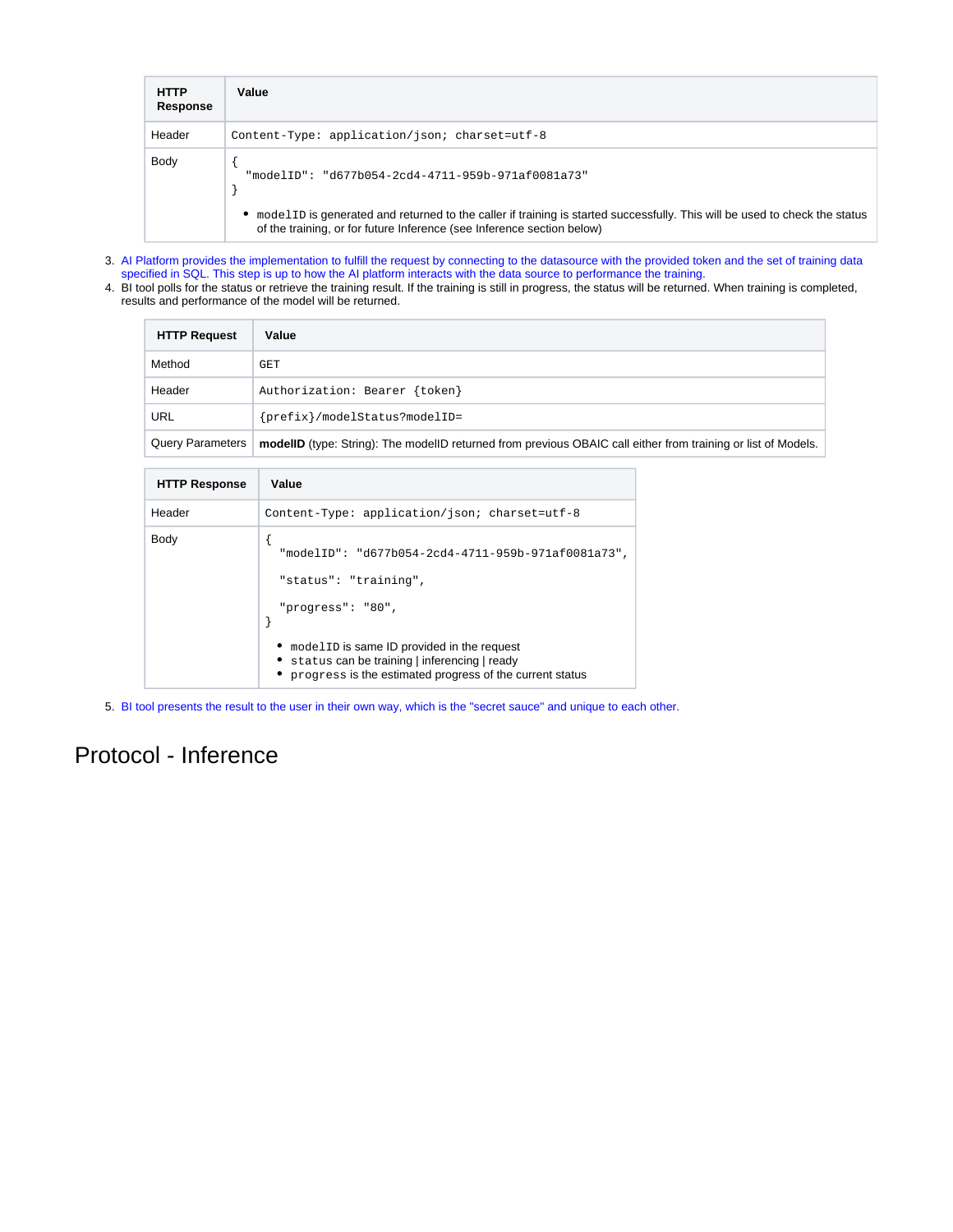

1. When a BI user wants to extend its capability to AI, it reaches out to AI platform and requests a list of available models of which the credential of the provided token is authorized to see

| <b>HTTP</b><br>Request | Value                                                                                                                                                                                                                                                                                                                                                                                                                                                                                                                                                                         |  |
|------------------------|-------------------------------------------------------------------------------------------------------------------------------------------------------------------------------------------------------------------------------------------------------------------------------------------------------------------------------------------------------------------------------------------------------------------------------------------------------------------------------------------------------------------------------------------------------------------------------|--|
| Method                 | <b>GET</b>                                                                                                                                                                                                                                                                                                                                                                                                                                                                                                                                                                    |  |
| Header                 | Authorization: Bearer {token}                                                                                                                                                                                                                                                                                                                                                                                                                                                                                                                                                 |  |
| <b>URL</b>             | $\{prefix\}/models$                                                                                                                                                                                                                                                                                                                                                                                                                                                                                                                                                           |  |
| Query Par<br>ameters   | maxResults (type: Int32, optional): The maximum number of results per page that should be returned. If the number of available<br>results is larger than maxResult, the response will provide a nextPageToken that can be used to get the next page of results in<br>subsequent list requests. The server may return fewer than maxResults items even if there are more available. The client should<br>check next PageToken in the response to determine if there are more available. Must be non-negative. 0 will return no results but ne<br>xtPageToken may be populated. |  |
|                        | pageToken (type: String, optional): Specifies a page token to use. Set pageToken to the next PageToken returned by a previous list                                                                                                                                                                                                                                                                                                                                                                                                                                            |  |

request to get the next page of results. nextPageToken will not be returned in a response if there are no more results available.

| <b>HTTP</b><br>Response | Value                                                                                                                                                                                                                                                                                                                                                                                       |
|-------------------------|---------------------------------------------------------------------------------------------------------------------------------------------------------------------------------------------------------------------------------------------------------------------------------------------------------------------------------------------------------------------------------------------|
| Header                  | Content-Type: application/json; charset=utf-8                                                                                                                                                                                                                                                                                                                                               |
| Body                    | "items": [<br>"name": "string",<br>"id": "string"<br>"nextPageToken": "string"<br>• items will be an empty array when no results are found.<br>id field is the key to retrieved the model in the subsequent calls. Its value must be unique across the AI server and<br>٠<br>immutable through the model's lifecycle.<br>nextPageToken will be missing when there are no additional results |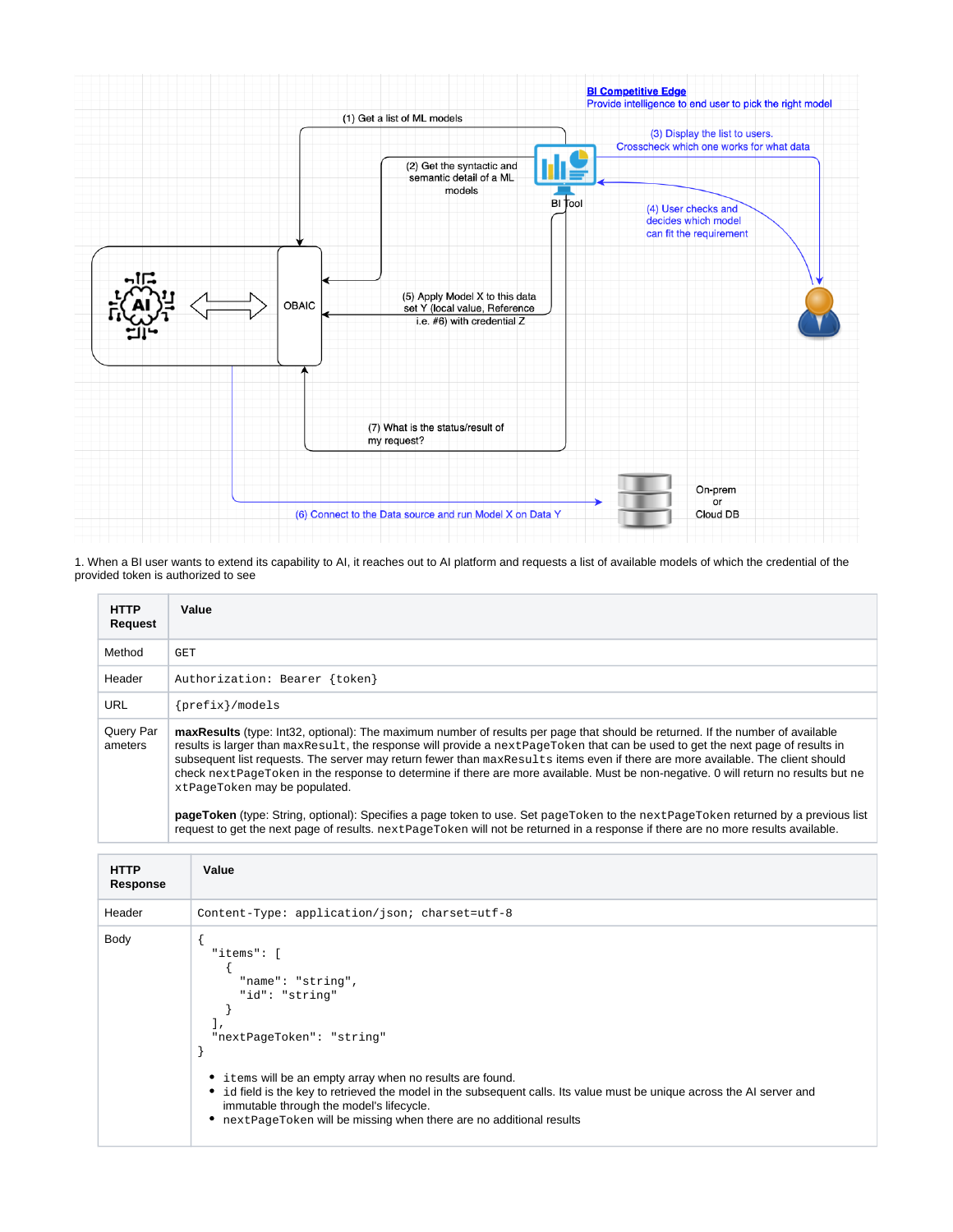#### Example:

#### **GET {prefix}/models?maxResults=5**

```
{
    "models": [
       {
          "name": "Model 1",
          "id": "6d4b571a-80ca-41ef-bc67-b158f4352ad8" 
       },
       {
           "name": "Model 2",
          "id": "70d9ab9d-9a64-49a8-be4d-d3a678b4ab16"
       },
       {
          "name": "Model 3",
          "id": "99914a97-5d2e-4b9f-b81a-1d43c9409162"
       },
       {
          "name": "Model 4",
          "id": "8295bfda-7901-43e8-9d31-81fd1c3210ee"
       },
       {
           "name": "Model 5",
          "id": "0693c224-3a3f-4fe7-bbbe-c70f93d15f12"
       }
    ],
    "nextPageToken": "3xXc4ZAsqZQwgejt"
}
```
2. After the list of models is returned, the BI user can selectively retrieve the detail of the model(s). This step can also be called right after the newly trained model is completed as described in the previous section since modelID is returned as a result of the training request.

| <b>HTTP Request</b>   | Value                                                                                   |
|-----------------------|-----------------------------------------------------------------------------------------|
| Method                | GET                                                                                     |
| Header                | Authorization: Bearer {token}                                                           |
| <b>URL</b>            | $\{prefix\}/model/\{modelID\}$                                                          |
| <b>URL Parameters</b> | {modellD}: The case-insensitive ID of the model returned in in List Models for Step (1) |

```
HTTP 
Response
            Value
Header Content-Type: application/json; charset=utf-8
Body {
               "id": "string",
               "name": "string",
               "revision": "int",
              "format": {
                 "name": "string", 
                 "version": "string"
              },
               "algorithm": "string", // Artificial neural network | Decision trees | Support-vector machines 
            | Regression analysis | Bayesian networks | Genetic algorithms | Proprietary
               "tags": ["string"],
             "dependency": "string",
             "creator": "string",
               "description": "string",
               "input": {
                 "fields": [
                   {
                     "name": "string",
                     "opType": "string",
                     "dataType": "string",
                     "taxonomy": "string",
                     "example": "string",
                     "allowMissing": "boolean",
```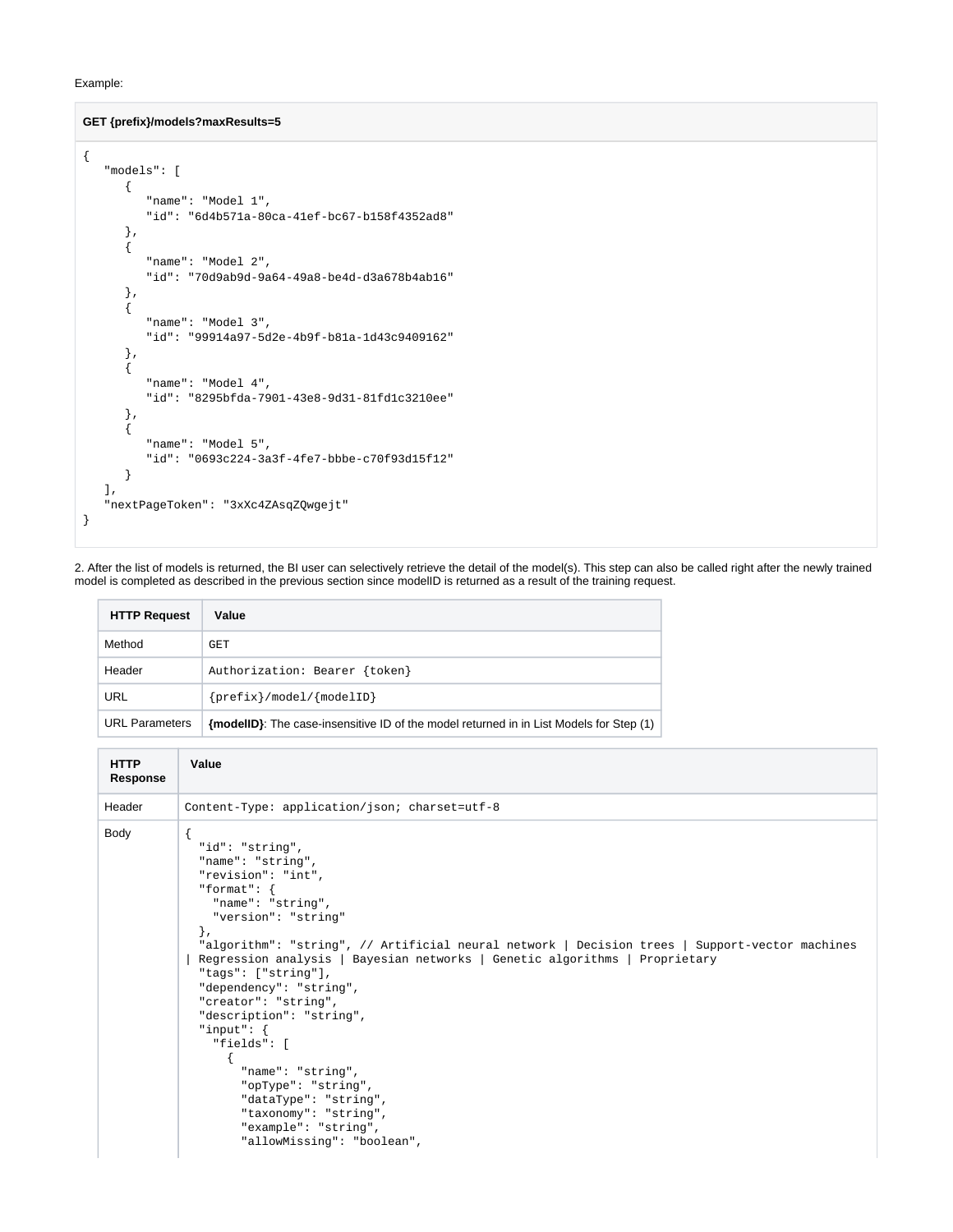```
 "description": "string"
        }, ...
     ],
      "$ref": "string"
   },
   "output": {
     "fields": [
        {
           "name": "string",
          "opType": "string",
           "dataType": "string",
          "taxonomy": "string",
          "example": "string",
          "allowMissing": "boolean",
           "description": "string"
        }, ...
     ],
      "$ref": "string"
   },
   "performance": {
      "metric": "string",
      "value": "float"
   },
   "rating": "int",
   "url": "string"
}
 format.name: PMML, ONNX, or other formats to be confirmed
  algorithm: Artificial neural network | Decision trees | Support-vector machines | Regression analysis | Bayesian networks | 
    Genetic algorithms | Proprietary
  • tags: describe what this model is used for e.g. Agriculture | Banking | Computer vision | Credit-card fraud detection
    | Handwriting recognition | Insurance | Machine translation | Marketing | Natural language processing | Online advertising | 
    Recommender systems | Sentiment analysis | Telecommunication | Time-series forecasting | etc.
  opType: categorical | ordinal | continuous
  dataType: string | integer | float | double | boolean | date | time | dateTime
 • \frac{1}{2} \frac{1}{2} \frac{1}{2} reference to external schema for the format used
  metric: based on model used, metric can be accuracy, precision, recall, ROC, AUC, Gini coefficient, Log loss, F1 score, 
    MAE, MSE, etc.
 • url: link to the real model for download
```


```
GET {prefix}/models/6d4b571a-80ca-41ef-bc67-b158f4352ad8
{
     "id": "6d4b571a-80ca-41ef-bc67-b158f4352ad8",
     "name": "Model 1",
     "revision": 3,
     "format": { 
       "name": "PMML",
       "version": "4.3"
     },
     "algorithm": "Neural Network", 
     "tags": [
       "Anomaly detection", 
       "Banking" 
     ], 
     "dependency", "",
     "creator": "John Doe",
     "description": "This is a predictive model, refer to {input} and {output} for detailed format of each 
field, such as value range of a field, as well as possible predictions the model will gave. You may also refer 
to the example data here.",
     "input": {
       "fields": [
         {
           "name": "Account ID",
           "opType": "categorical",
           "dataType": "string",
           "taxonomy": "ID",
           "example": "account abc-001",
           "allowMissing": false,
           "description": "unique value"
```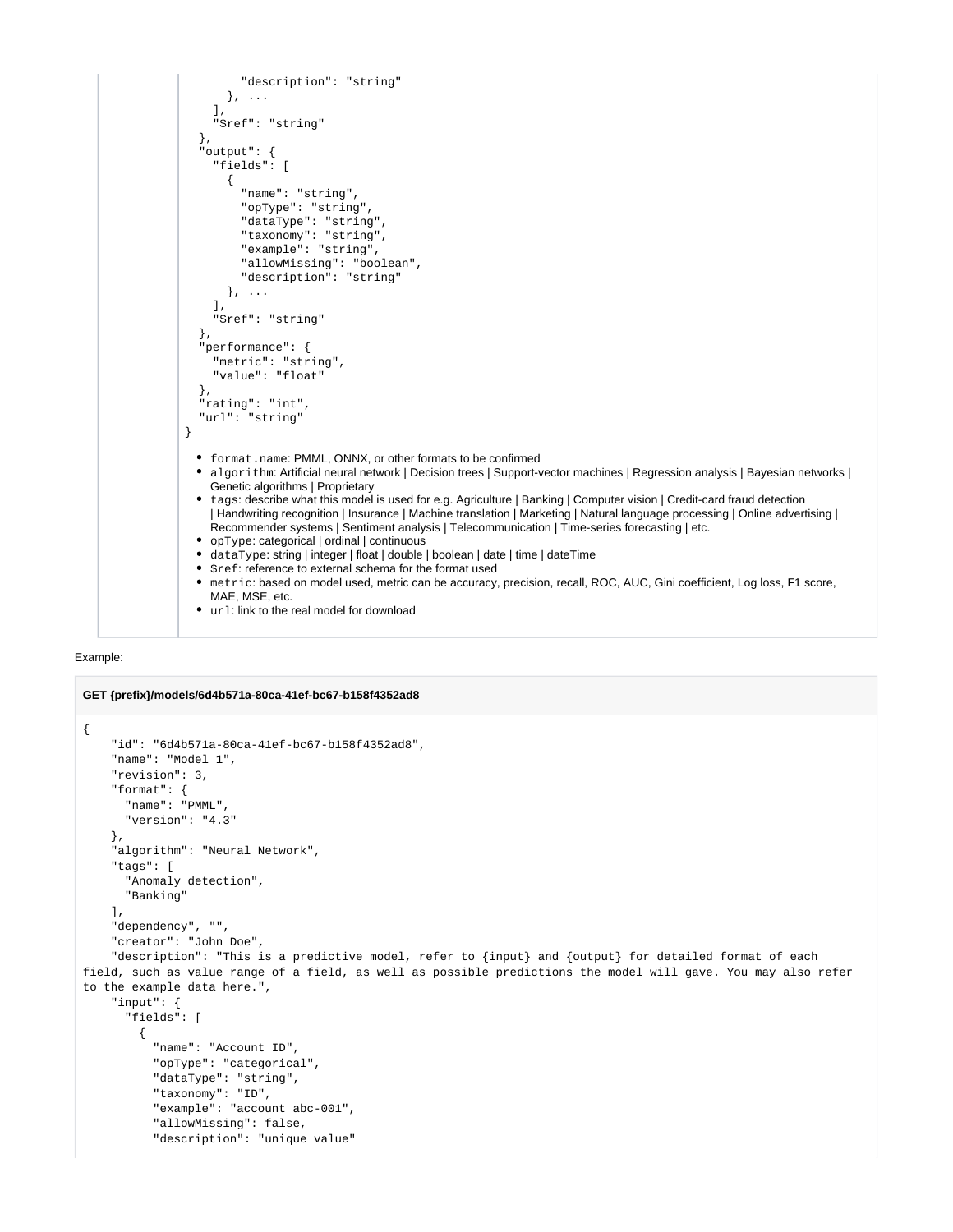```
 },
         {
           "name": "Account Balance",
           "opType": "continuous",
           "dataType": "double",
           "taxonomy": "currency",
           "example": "1,378,560.00",
           "allowMissing": true,
           "description": "Minimum: 0, Maximum: 999,999,999.00"
        }, 
       ],
       "ref": "http://dmg.org/pmml/v4-3/pmml-4-3.xsd" 
     }
     "output": {
       "fields": [
         {
           "name": "Churn",
           "opType": "continuous",
           "dataType": "string",
           "taxonomy": "ID",
           "example": "0.67",
           "allowMissing": false,
           "description": "the possibility of the account stop doing business with a company over 6 months"
         }
       ],
       "ref": "http://dmg.org/pmml/v4-3/pmml-4-3.xsd" 
     }
     "performance": { 
       "metric": "accuracy", 
       "value": 0.85
     },
     "rating": 5,
     "url": "uri://link_to_the_model" 
}
```
3. The BI tools will use the information retrieved from the AI platform to display to the user, including what type of models are available and the performance. It can optionally match the data and suggest what may be the good match based on what the user has.

4. User interacts with the result BI presented and decides what can be a good model to make a prediction on certain set of data. Please note that the model can also be returned as the result of the training step described in the previous section. In the case, the user may bypass these 2 steps and go directly to see the result.

5. Once the BI user/developer decides which model to run for predictions, they will take the appropriate actions in the BI tool to prepare the data and call OBAIC and request it run that model with the data.

#### **Use POST instead of GET**

**Query should be in the body**

| <b>HTTP Request</b>     | Value                                                                                                                                                                |
|-------------------------|----------------------------------------------------------------------------------------------------------------------------------------------------------------------|
| Method                  | GET                                                                                                                                                                  |
| Header                  | Authorization: Bearer {token}                                                                                                                                        |
| URL                     | $\{prefix\}/models / \{modelID\}$                                                                                                                                    |
| <b>Query Parameters</b> | ſ<br>"dbToken": "string";<br>"action": "string",<br>"data": $\{$<br>"sourceType": "string",<br>"endpoint": "string",<br>"bearerToken": "string",<br>"query":"string" |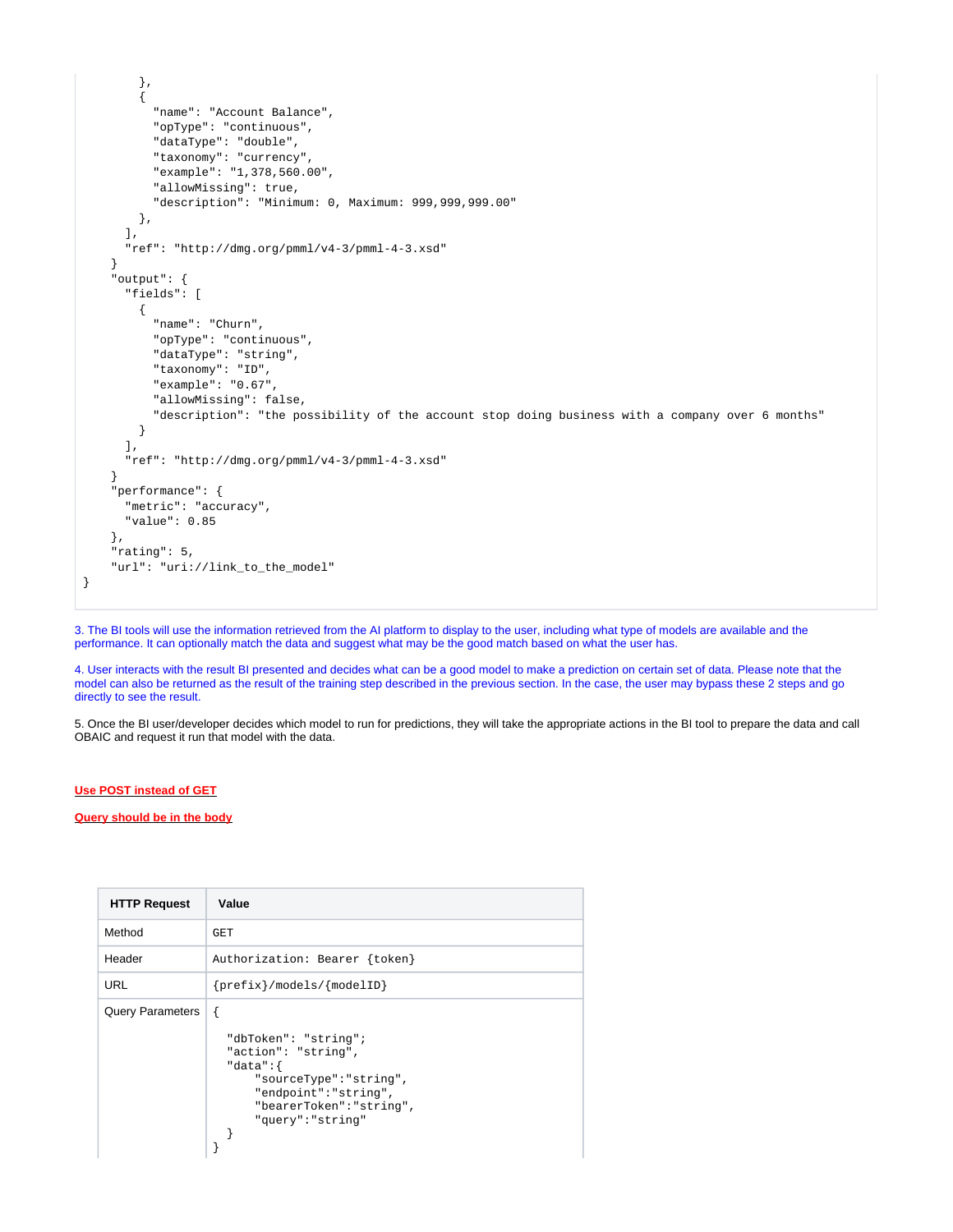#### Example  $\left| \begin{array}{c} \end{array} \right|$

```
 "dbToken": "D41C4A382C27A4B5DF824E2D4F148";
 "action": "infer",
  "data":{
 "sourceType":"snowflake",
 "endpoint":"some/endpoint",
 "bearerToken":"7CA4D3C152646DDEFB527A958C45B",
 "query":"SELECT foo FROM bar WHERE baz"
  }
}
```
#### **Explanation**

| <b>HTTP Response</b> | Value                                                                                                                                                                                        |
|----------------------|----------------------------------------------------------------------------------------------------------------------------------------------------------------------------------------------|
| Header               | Content-Type: application/json                                                                                                                                                               |
| Body                 | "resultStatus": "ready",<br>"result":<br>"sourceType":"snowflake",<br>"endpoint": "some/endpoint",<br>"bearerToken":"7CA4D3C152646DDEFB527A958C45B",<br>"query": "SELECT * FROM resultTable" |

Pass by value is recommended only for small data sets

| <b>HTTP Request</b>     | Value                                                                                                                                                               |
|-------------------------|---------------------------------------------------------------------------------------------------------------------------------------------------------------------|
| Method                  | GET                                                                                                                                                                 |
| Header                  | Authorization: Bearer {token}                                                                                                                                       |
| <b>URL</b>              | $\{prefix\}/models/models/model/\{modelID\}$                                                                                                                        |
| <b>Query Parameters</b> | ſ<br>"action": "string",<br>"data": $\{$<br>"sourceType": "string",<br>"endpoint": "string",<br>"bearerToken": "string",<br>"query": "string"<br>ł<br>ł             |
| Example                 | ſ<br>"action": "infer",<br>"data":[<br>ſ<br>"AccountBalance": 100,<br>"YearOpened": 1990<br>},<br>ł<br>"AccountBalance": 200,<br>"YearOpened": 1995<br>},<br>1<br>ł |

| <b>HTTP Response</b> | Value                                  |
|----------------------|----------------------------------------|
| Header               | Content-Type: application/json         |
| Body                 | "resultStatus": "ready",<br>"result":[ |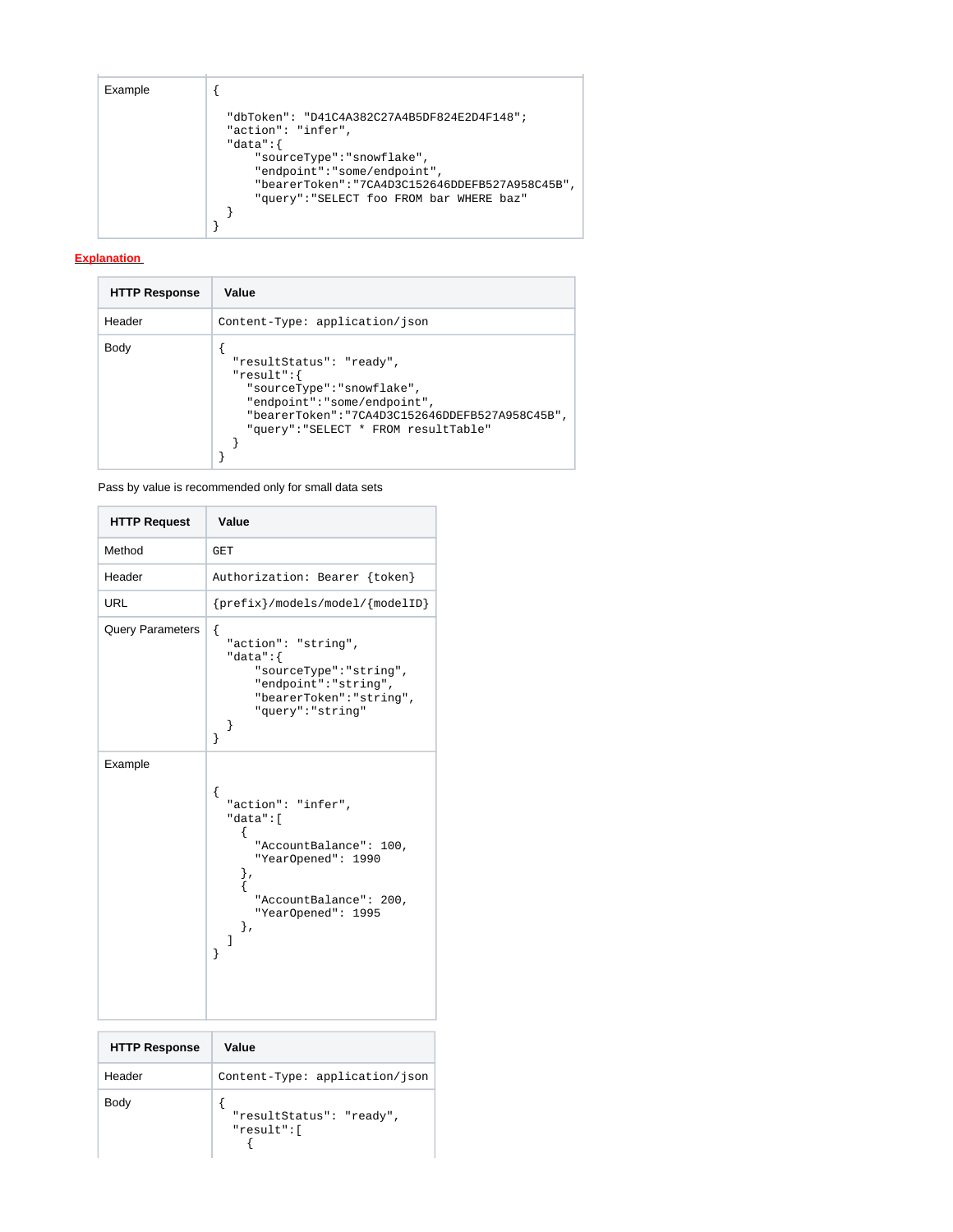|                      | "AccountBalance": 100,<br>"YearOpened": 1990,<br>"Churn": 80<br>"AccountBalance": 200,<br>"YearOpened": 1995,<br>"Churn": $40$ |
|----------------------|--------------------------------------------------------------------------------------------------------------------------------|
| <b>HTTP Response</b> | Value                                                                                                                          |
| Header               | Content-Type: application/json                                                                                                 |
|                      |                                                                                                                                |

| Body |                                |
|------|--------------------------------|
|      | "resultStatus": "notReady",    |
|      | "resultProgress": 50,          |
|      | "resultID": "925D2129FC57FAC5" |
|      |                                |

6. AI will connect to the underlying data source and run the prediction using the information provided by BI

7. In case the result cannot be returned immediately because of the prediction volume, BI can poll for the result.

```
In case of pass by reference
```
Header

#### **GET {prefix}/results/925D2129FC57FAC5**

```
{
  "resultStatus": "ready",
  "result":{
    "sourceType":"snowflake",
    "endpoint":"some/endpoint",
     "bearerToken":"7CA4D3C152646DDEFB527A958C45B",
     "query":"SELECT * FROM resultTable"
  }
}
```
In case of pass by value:

#### **GET {prefix}/results/925D2129FC57FAC5**

```
{
   "resultStatus": "ready",
   "result":[
     { 
       "AccountBalance": 100,
       "YearOpened": 1990,
       "Churn": 80
     },
     { 
       "AccountBalance": 200,
       "YearOpened": 1995,
       "Churn": 40
     },
   ]
}
```
# Error - Apply to all API calls above

| <b>HTTP Response</b> | Value                          |
|----------------------|--------------------------------|
| Header               | Content-Type: application/json |
| Body                 | "errorCode": "string",         |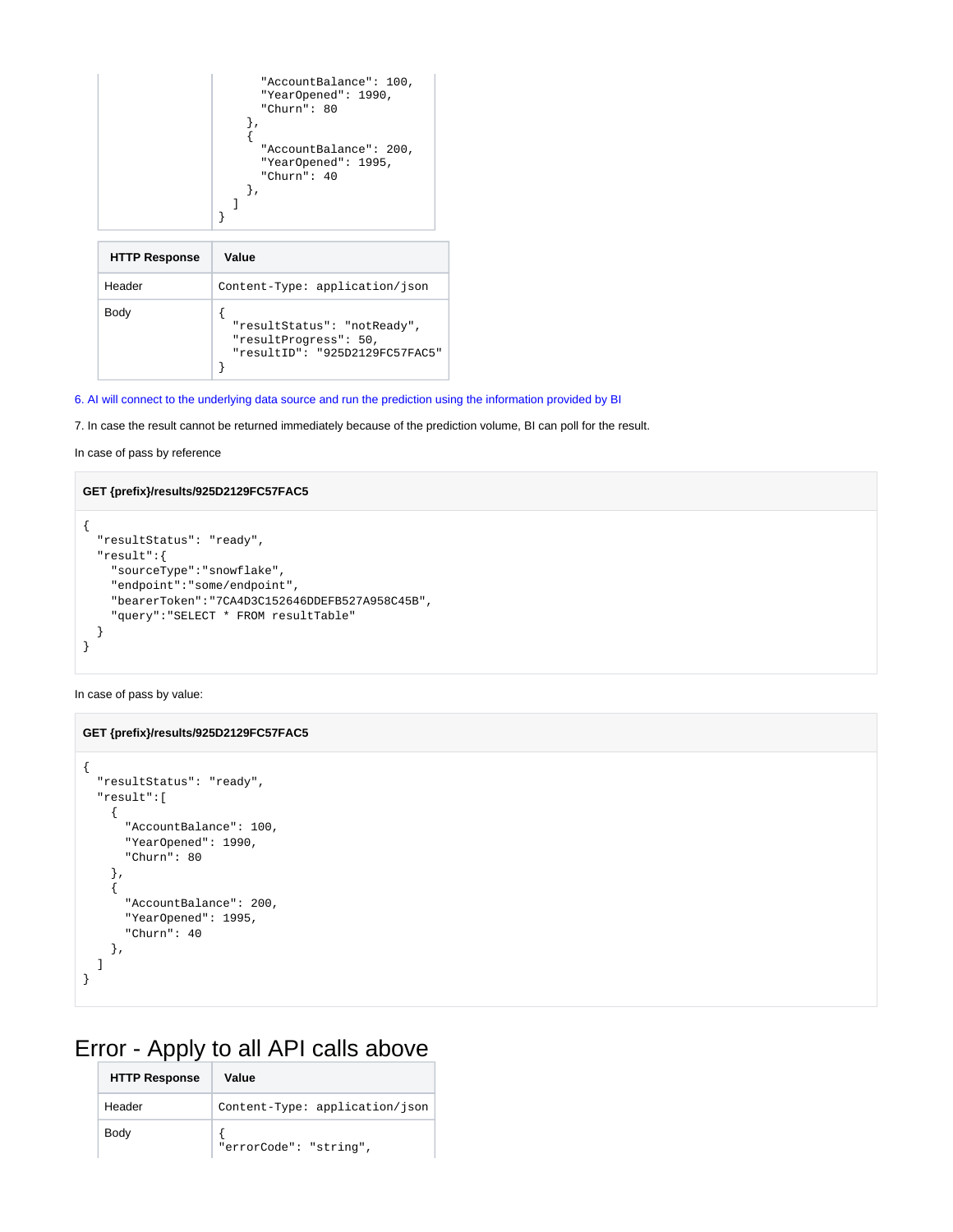|                      | "message": "string"                           |  |
|----------------------|-----------------------------------------------|--|
| <b>HTTP Response</b> | Value                                         |  |
| Header               | Content-Type: application/json                |  |
| Body                 | "errorCode": "string",<br>"message": "string" |  |

| <b>HTTP Response</b> | Value                                         |
|----------------------|-----------------------------------------------|
| Header               | Content-Type: application/json                |
| Body                 | "errorCode": "string",<br>"message": "string" |

| <b>HTTP Response</b> | Value                                         |
|----------------------|-----------------------------------------------|
| Header               | Content-Type: application/json                |
| Body                 | "errorCode": "string",<br>"message": "string" |

# Next Step

- Finalize Logo
- Determine what other AI model format can be supported by OBAIC besides ONNX, Neuropod and PMML per [https://landscape.lfai.foundation](https://landscape.lfai.foundation/card-mode?category=format-interface&grouping=category) [/card-mode?category=format-interface&grouping=category](https://landscape.lfai.foundation/card-mode?category=format-interface&grouping=category))

### Future Enhancement

- Define potential value for each parameter in the API call
- Formally define JSON in<http://json-schema.org/>so that future development can validate the JSON structure
- Define data pipeline to transform data before running
- $\bullet$ Define containerized model so that prediction can run in BI instead of in AI
- Define format of nextPageToken
- Define different types of errorCode and message for each API call

# FAQ

- 1. Why should AI vendors care to participate in the OBAIC standard?
- 2. Why should BI vendors care to participate in the OBAIC standard? Most AI model training and execution is done by a very small set of data scientists. The OBAIC protocol extends the influence and ability for the AI vendors. They will no longer need to work with BI partners to create one off implementations and continually maintain those.
	- Providing end users access to predictions/prescriptions is the desired goal. Writing one off drivers to support every AI flavor of the week isn't the goal. The OBAIC standard provides BI vendors the opportunity to build and support 1 driver, while then enabling all customers /prospects to bring their own AI implementation(s) to the table and not lose deals as the result of not having a customer driver in place for that customer to expand, or prospect to purchase.
- 3. Who owns the model and data?
	- The AI platform owns the models but share those with BI tools through OBAIC. The data is owned by the business but BI has been authorized to use it and re-share this to AI for training and inference.
- 4. How do you deal with Security?
	- Call will be handled by HTTPS protocol and authorized by bearer token standard

### References

- Tableau version of OBAIC [https://tableau.github.io/analytics-extensions-api/docs/ae\\_example\\_tabpy.html](https://tableau.github.io/analytics-extensions-api/docs/ae_example_tabpy.html)
- Qlik version of OBAIC:<https://github.com/qlik-oss/server-side-extension>
- Delta Sharing: <https://github.com/delta-io/delta-sharing/blob/main/PROTOCOL.md#delta-sharing-protocol>